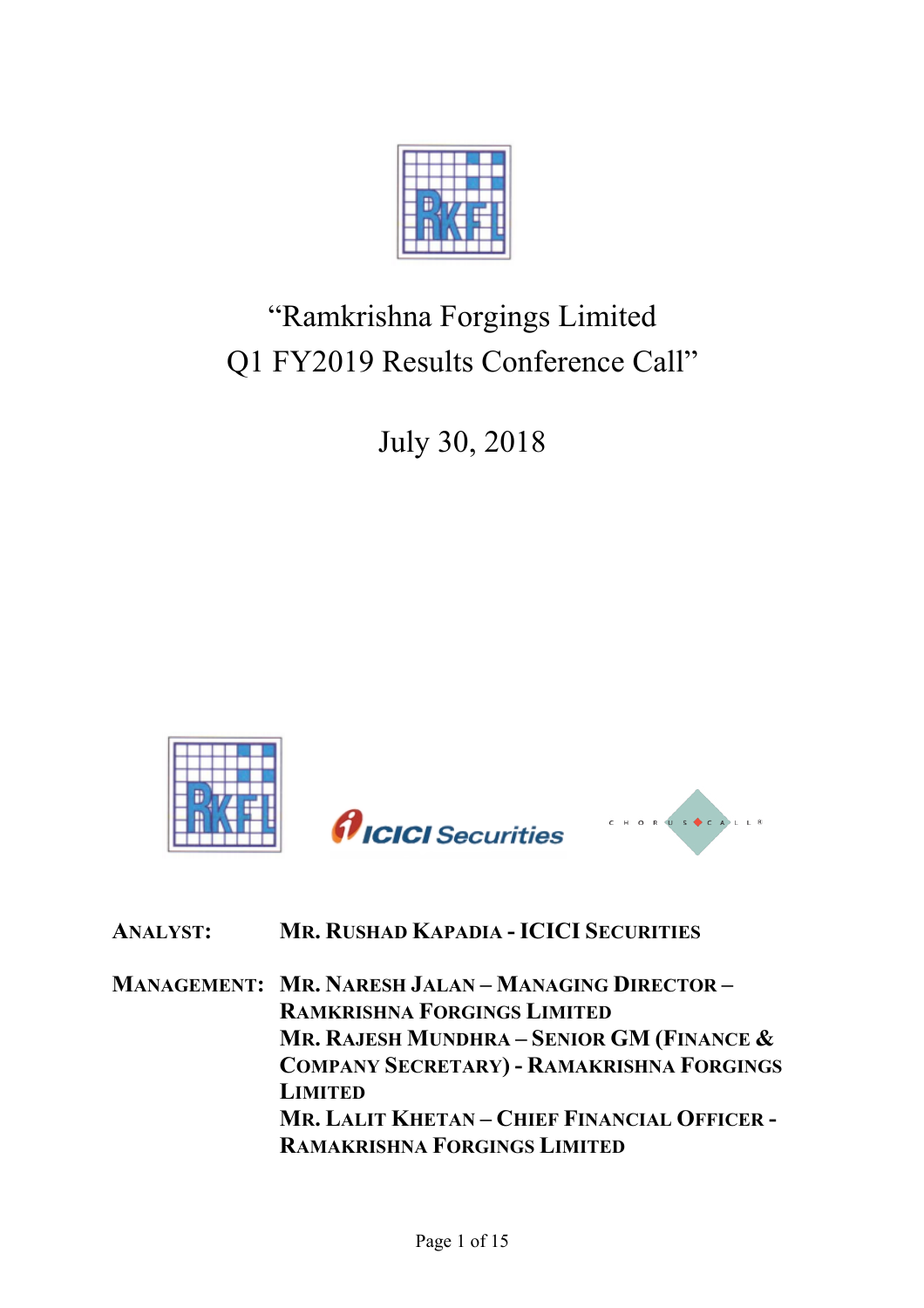

**Moderator:** Ladies and gentlemen, good day and welcome to the Ramkrishna Forgings Q1 FX2019 results conference call hosted by ICICI Securities Limited. As a reminder, all participant lines will be in the listen-only mode and there will be an opportunity for you to ask questions after the presentation concludes. Should you need assistance during the conference call, please signal an operator by pressing "\*" then "0" on your touchtone phone. Please note that this conference is being recorded. I now hand the conference over to Mr. Rushad Kapadia from ICICI Securities. Thank you and over to you Sir!

**Rushad Kapadia:** Thank you Lizaan. Good afternoon everybody and thank you for joining the call. I would now like to hand over the call to Mr. Rajesh Mundhra, Senior GM (Finance) to take on the introduction. Thank you and over to you Sir!

**Rajesh Mundhra:** Thank you Rushad. I welcome you all to this call. Thank you and good afternoon to everyone. We welcome you to the concall hosted by our company for the quarter ended June 30, 2018.

> We have achieved a total tonnage of 33036 tonnes in this quarter as compared to 23000 tonnes in the corresponding quarter. The total net operation revenues for this quarter has been Rs.410.47 Crores as compared to Rs.276.30 Crores in the corresponding quarter, resulting in increase of around 48.5%.

> The company has achieved an EBITDA of Rs.87.05 Crores for this quarter as against Rs.51.90 Crores for the corresponding quarter resulting in increase of 67.75%. The EBITDA margins stood at 21.20% in this quarter as compared to 18.78% in the corresponding quarter. Sequentially, there is an improvement of around 410 basis points in the gross margin on account of better product mix. We expect strength to continue going forward.

> In April, we took few days shut down in 12500-press line to improve the efficiency of the line. The company's working on capex plan and hopefully it will finalize by October 2018 while working on capex plan, we have very clear that it would add new segments and flexible enough to increase the companies offering to different sectors of product customer across geography.

> On funding side as the company has a whole, we have very clear at about 40% of future capex requirement would be funded through internal accruals. We are witnessing a good traction in the European market and going forward sales from Europe is likely to grow. Our efforts to get into LCV segment are showing good prospect and we hope to commence the supply in near future.

> The company has uploaded an investor presentation providing all requisite detail. We request all the investors not to raise any customer specific queries during the concall. I am accompanied by Mr. Naresh Jalan, Managing Director and Mr. Lalit Khetan, CFO on this concall today. I hand over to the proceeding to Mr. Rushad for further call.

**Rushad Kapadia:** Thank you very much. Thank you Sir for your opening comments. We would now like to open the floor for questions and answer if anyone has any questions, Lizaan could you please take it forward for that.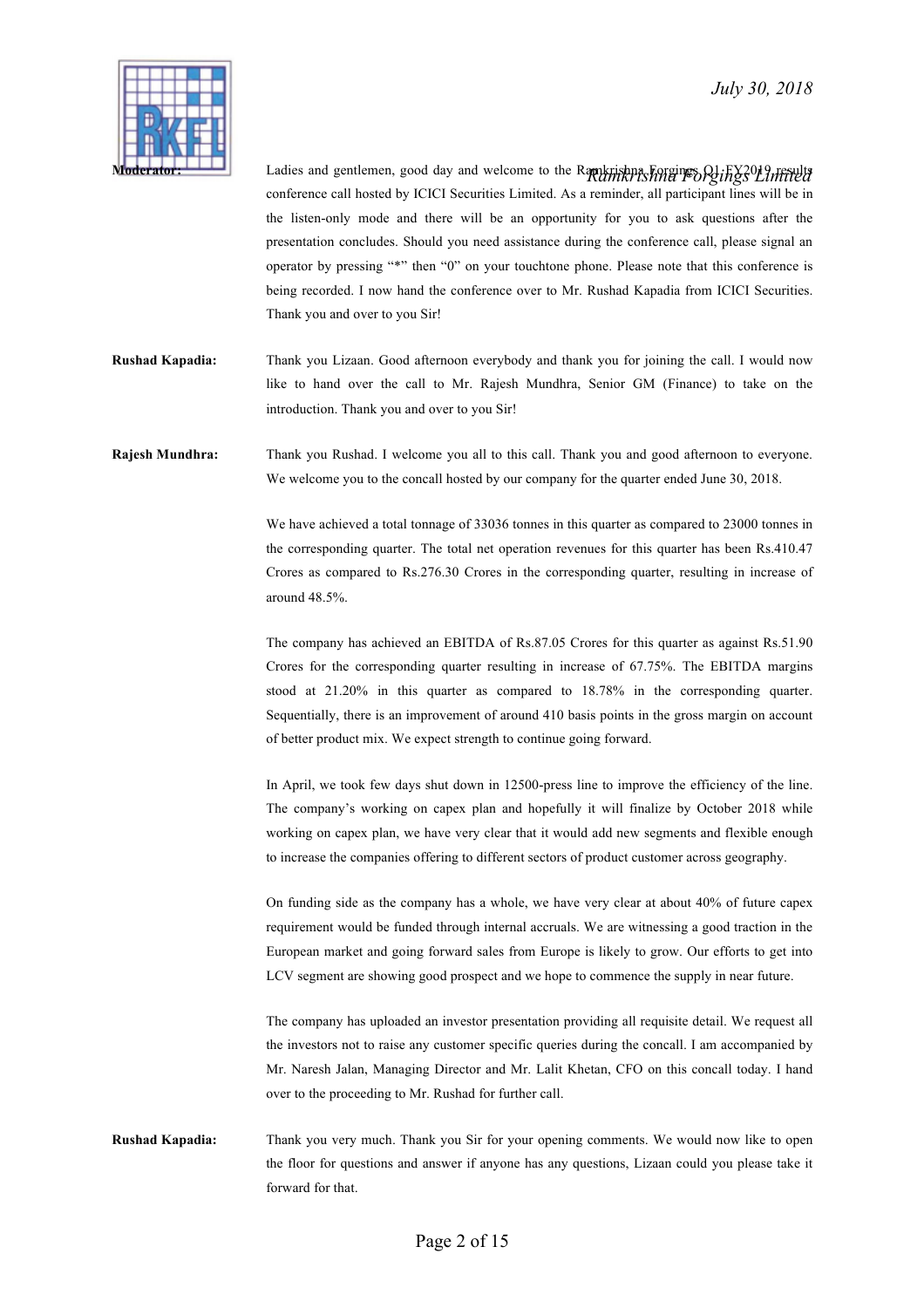

and gentlemen, we will wait for a moment while the quest**ion quere assembles. The first unitied** Thank you. Ladies and gentlemen, we will now begin the question and answer session. Ladies is from the line of Jay Kale from Elara Capital. Please go ahead.

- **Jay Kale:** Thanks for taking my question. Sir my first question is regarding price increases taken in this quarter and what our expectations for going forward, what kind of price since we have taken in Q1 and any expected in Q2 that is my first question?
- **Naresh Jalan**: We have only taken price increase of Rs.4 per kg from May onwards and going forward we do not expect any price increases in the second quarter probably in third quarter starting October, we may witness any price increase, but it is too soon for us to premature for us to give any indicative price increases what may happen in the third quarter.
- **Jay Kale:** My second question is regarding the axle load norms that we have seen changes so your comments on how you are seeing demand panning out a) in the short-term and b) in the mediumterm and also whether you expect any kind of minor modifications to be made to your product or anything of that sort?
- **Naresh Jalan:** It is too early for us to say anything as of now. We do not see any demand slowdown. It may be few days or may be 15 to 20 days wherein there may be a blip in demand, but in overall scenario we find that there is going to be a stable demand scenario.
- **Jay Kale:** Any kind of modifications to be made to any product?
- **Naresh Jalan**: Not to our exiting products, there is no modification. There has been new addition to the products for which already developments are under process.
- **Jay Kale:** Okay and lastly on your volume growth guidance for FY2019 do we maintain earlier guidance?
- **Rajesh Mundhra**: Yes we maintain our earlier guidance.
- **Jay Kale:** Thanks and all the best.
- **Moderator:** Thank you. The next question is from the line of Aditya Makharia from Motilal Oswal Asset Management Company. Please go ahead.
- **Aditya Makharia**: Just wanted to know how is the situation in the U.S. in terms of your order book and second this transport strike, as there has been any impact from production?
- **Naresh Jalan:** In terms of U.S. market, we see a robust market I think there is traction in the market and it is going to be continue over the next three to four quarters going forward. In terms of trucks strike, our production has not been affected anyway. OEM production has been affected, but as a truck strike now is over I think things will come back to normal.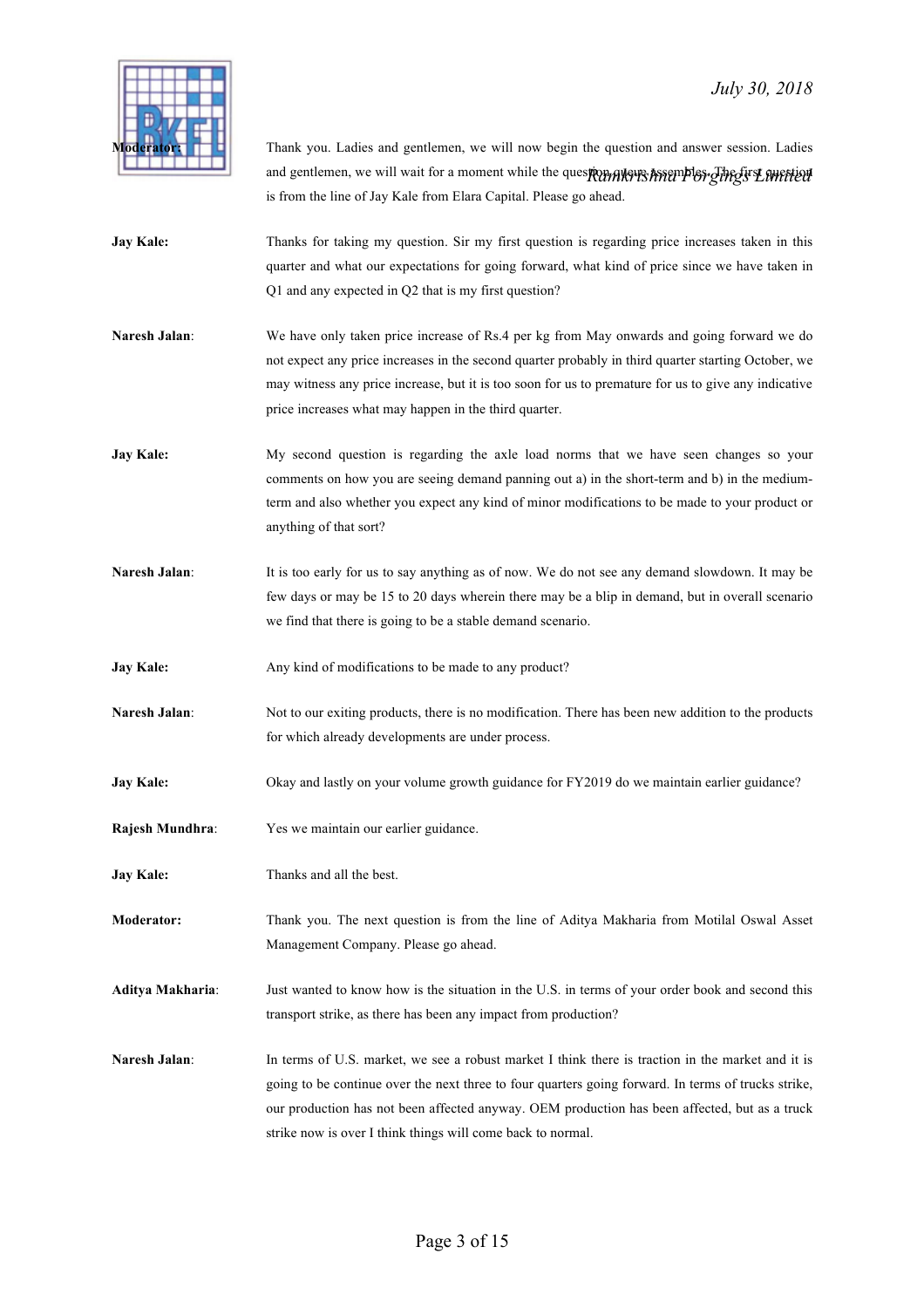

higher end ones because you have been gaining share from *konstrative Toisting sentmitted* Okay and would you have any market share assessment of the products you make particularly the domestic markets so any sense you can give us on?

- **Rajesh Mundhra:** I think we will not be able to give any market share guidance or market share what we have been able to.
- Aditya Makharia: Any trends I mean?
- **Rajesh Mundhra**: As guidance given, we are maintaining a healthy trend in the product portfolio, which we are supplying and we continue to gain in terms of content per vehicle with the OEMs, we are dealing with and the trend continues for us.

**Aditya Makharia**: This is all primarily front axle beams?

- **Naresh Jalan** : There are lot of components, is not particular component. We are into entire front axle assemblies as well as rear axle assembly's engine components. Overall we are talking about entire vehicle or content for vehicle has increased so we will continue to make inroads into our content in terms of vehicle and in terms of market share we are looking at only content per vehicle. We are not looking at any changes in terms of market share versus our competitors.
- **Aditya Makharia**: Thank you.
- **Moderator**: Thank you. The next question is from the line of Bharat Gianani from Sharekhan. Please go ahead.
- **Bharat Gianani**: Thank you for the opportunity. Just on the axle load norms, you mentioned in the presentation that there will be an increase in the demand for heavier components because of the change in the axle load norms so I just wanted to understand can you just give a rough indication of how much the increase will be required in the sales value if we comply with the new or exiting norms just a rough number on percentage terms if you can provide that will be helpful? Second point I wanted to know is that if we make a new axle as per the new norms how much time is going to take for the product to get into the actual production to start, because if I am not wrong there is a period of testing for the new product required which is the OEM is required to take, so if you can just throw some light on that?
- **Naresh Jalan:** First to answer your first, it is very early for us to state, what is going to be the revenue impact in terms of axle load change or the heavier components. What we can visualize as of now because it is just about 10 to 15 days which has passed away, what we can visualize as of now is that the vehicle demand because of weight category will shift to the higher tonnage components as such demand on the same is going to increase, but in terms of revenue we are yet to quantify the same. In terms of your second question, OEMs have been able to change the design from the existing basket itself and I do not think there is going to be any significant change in terms of heavier components are concerned for the next couple of months before we see any changes, we continue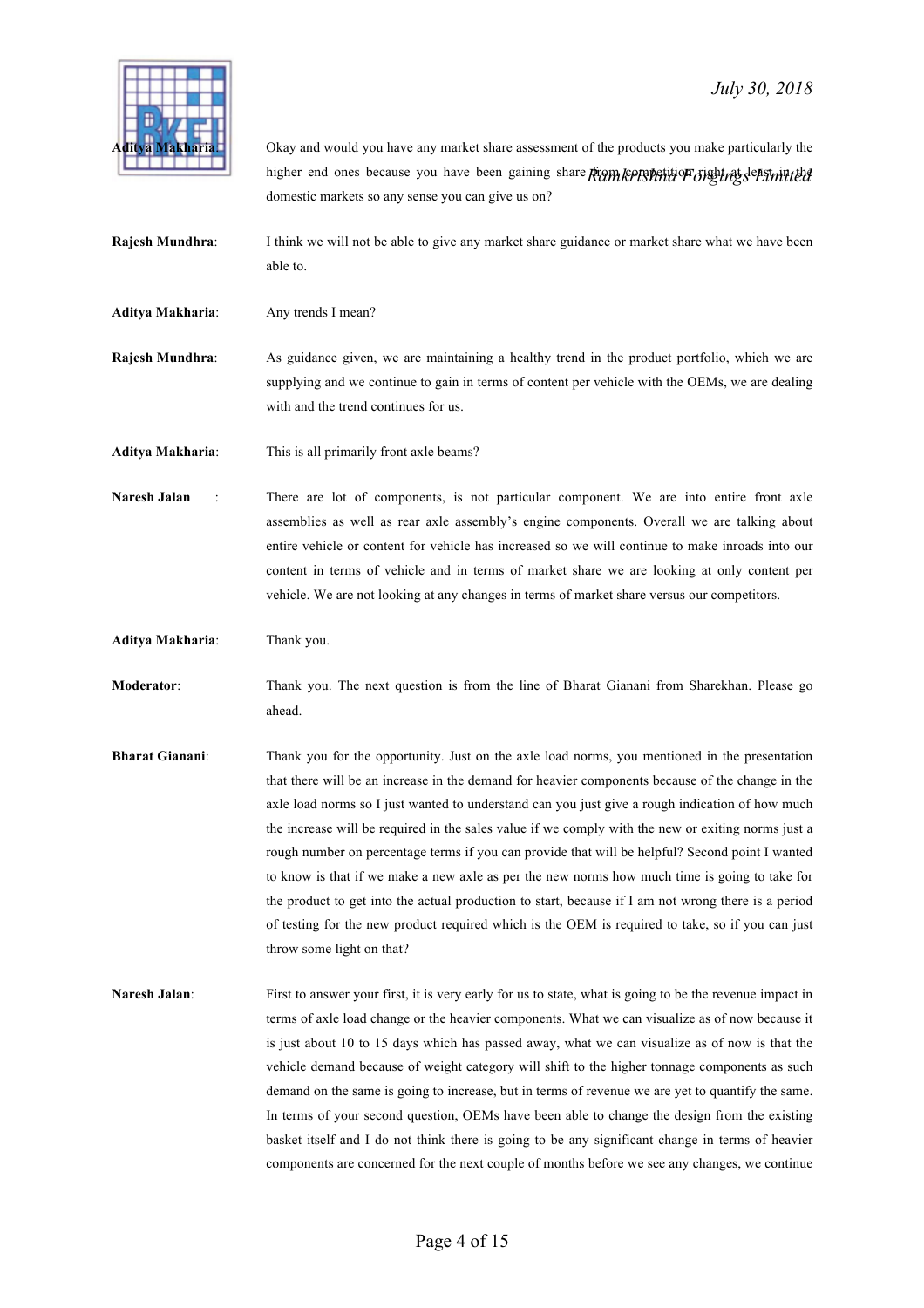

 *Ramkrishna Forgings Limited* with our existing portfolio and to heavier components itself. So there is not going to be any major testing requirements or other thing going forward.

- **Bharat Gianani:** Okay, but the new components which will be required, how much time will it take for actually supply and possibly for the OEMs to meet the existing norms I mean how much time lag it will take? I just want to understand.
- **Naresh Jalan:** People in the OEMs also are working round the clock. I think it is mostly around close to two weeks or maximum three weeks it will be up and running new vehicles will be on road.
- **Bharat Gianani:** Thanks Sir. That is all from my side. Thank you very much.

**Moderator**: Thank you. The next question is from the line of Sachin Kasera from Lucky Investments. Please go ahead.

**Sachin Kasera:** Two, three questions from my side. First question is that you mentioned that you had taken a shutdown for few days in April, so can you quantify how much was the tonnage loss because of debt and how do you propose to breakup for that and secondly what is the benefit of the shutdown that we have taken?

**Naresh Jalan:** Sachin, first I think we lost close to 800 tonnes because of the shutdown approximate. The shutdown period losses were around 800 tonnes, basically we were trying to modify our working into this press and I think from 65 seconds we have been able to make products right now close to around 48 seconds.

**Sachin Kasera:** So does it effectively mean that from the same capacity we can now produce tonnage?

**Rajesh Mundhra:** Yes.

- **Sachin Kasera:** Okay, second question was regarding the improvement in gross margin. I think there is an approximately 400-basis point improvement in gross margin when I compare from June quarter versus the March quarter. So one what has driven this improvement and secondly is this improvement sustainable?
- **Naresh Jalan:** Sachin, I think at the opening remarks itself we have mentioned that the gross margin whatever has been improvement on accounts of better product mix as a sustainable.

**Sachin Kasera:** I did hear that remarks, but if you could throw more light when you say better product mix means that we have got some new export orders if you could give some more details that would be really helpful.

Naresh Jalan: Sachin, it is not new orders basically right now as we have said the demand side looks very good, so we have been able to choose better products, better product mix to run our capacities as such we have been able to continue to improve in terms of our margins are concerned as well as the utilization level at the press plant is increasing day-by-day as well as we have taken lot of cost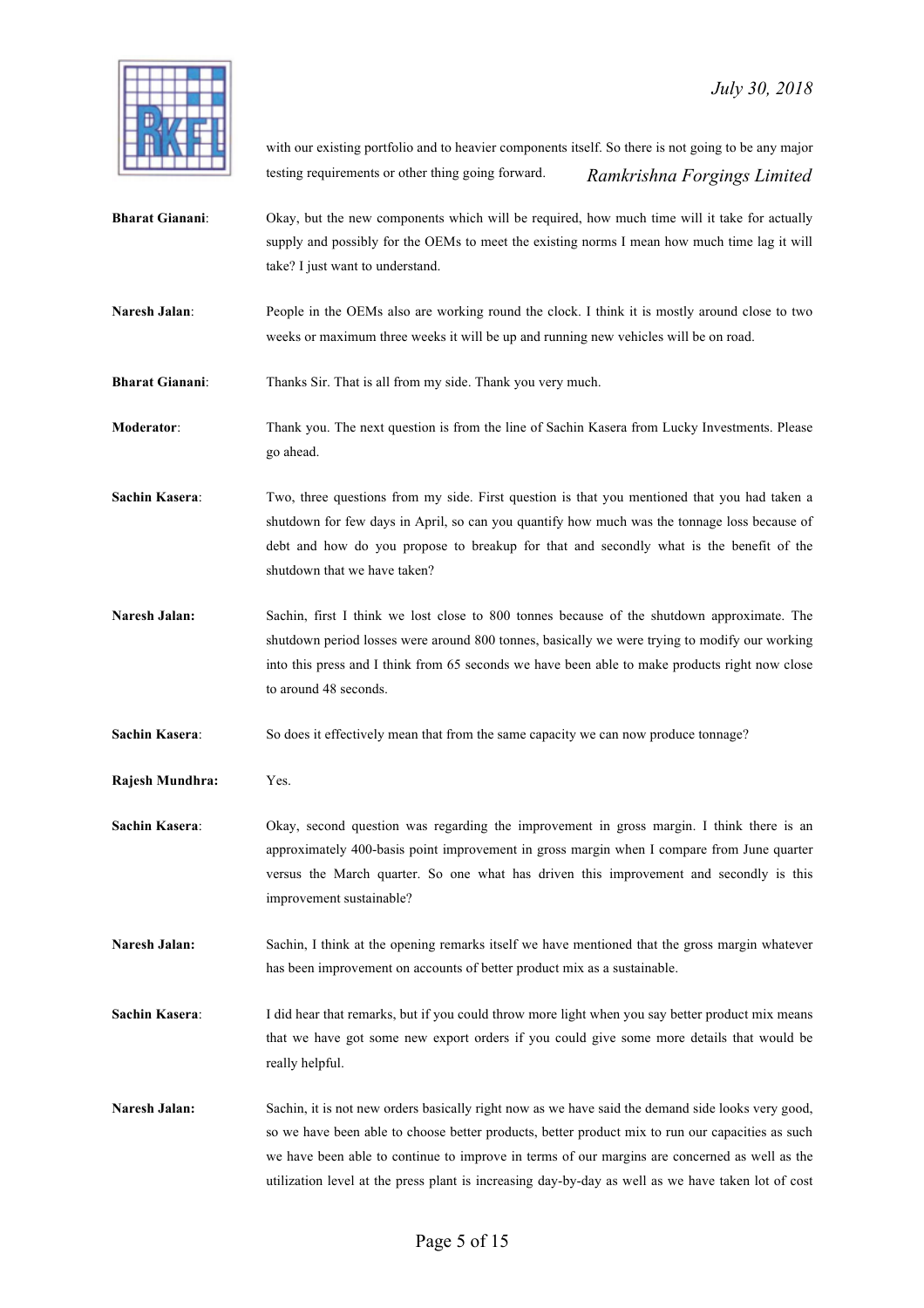

 *Ramkrishna Forgings Limited* saving initiatives in terms of employee cost and other things, all this has helped us improving our gross margins and it will continue to drive the same.

**Sachin Kasera**: Third question was regarding the net debt figure if you could just help us what was the net debt as on June?

- **Rajesh Mundhra:** It was about Rs.852 Crores.
- **Sachin Kasera:** And what was the numbers on March Sir?

**Rajesh Mundhra:** It was Rs.823 Crores.

**Sachin Kasera:** My last question Sir regarding the return ratios now that the company is focusing more in terms of efficiency cash flows, debt, are we also looking to work on some return capital employed numbers for the next two to three years that we are expecting to achieve?

Naresh Jalan: Last year ended March we were close to around 16.1% ROCE and I think this quarter gone by we are close to 19.1% so company is working closely on improving the ROCE and we cannot give a ballpark number to it, but we aim to continue to this improvement of 19.1% which we achieved in this quarter next couple of quarters continuously.

**Sachin Kasera:** Sure Sir. I have some more questions. I will come back in the queue.

**Moderator:** Thank you. The next question is from the line of Abhishek Jain from HDFC Securities. Please go ahead.

**Abhishek Jain**: Thanks for taking my question. My question is related with the export basically the North American trucks market was quite strong in first quarter FY2019 despite export was around flat, so what is the reason for the same?

**Naresh Jalan:** There is no specific reason for the same basically we readjusted our volumes looking into the pipeline inventories in the C as well as at the customer end. We had readjusted our first quarter numbers as because first quarter obviously in month of April we got that is lot of maintenance activities in terms of annual maintenance plan of the entire plant, so looking into that we readjusted our inventories in the customer end as well as in the pipeline.

**Abhishek Jain**: So because of the capacity constraint you would not be able to do export in higher numbers?

**Naresh Jalan:** Not in terms of capacity constraint, in terms of whatever number of days, which were available vis-à-vis in terms of production, we looked at the best premix to utilize the same.

**Abhishek Jain**: What is your capex plan and the debt repayment plan for the next two years?

**Naresh Jalan:** We have not yet freeze our capex plan, in the opening statement Rajesh has already clarified that we have yet to freeze our capex plan and by October we visualized that we will be able to freeze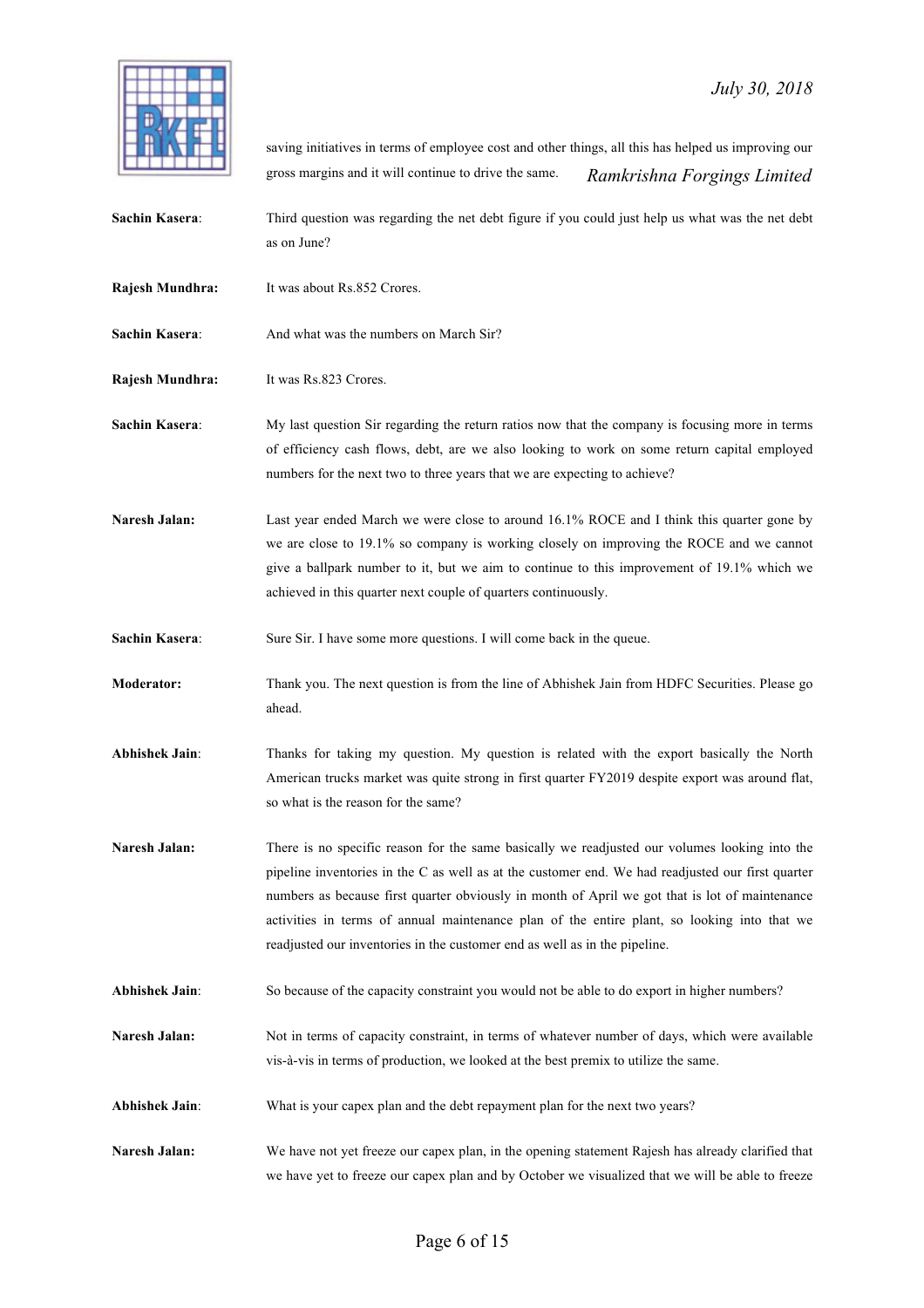

 *Ramkrishna Forgings Limited* our capex plan in terms of debt repayment Rs.90 Crores debt repayment the schedule for this year.

Abhishek Jain: Okay and the capex would be the same Rs.80 Crores to Rs.90 Crores?

**Naresh Jalan:** Maintenance capex we have guided already, Rajesh has already given a guidance from the last quarter itself for the maintenance capex, but overall capex for the capacity enhancement is yet to be get freeze and you will be coming back in the month of October probably the freeze capex plan.

**Abhishek Jain**: Thank you Sir.

**Moderator**: Thank you. The next question is from the line of Priya Ranjan from Antique Stock Broking. Please go ahead.

**Priya Ranjan:** Thanks for taking my question. My question is on this Rs.4 million Euro order, which is over and above what you have been highlighted for European order I think one year back. So totally European order at the peak level what kind of numbers you are looking at?

- **Naresh Jalan:** Close on Rs.9 million Euros.
- **Priya Ranjan**: When will the peak will happen?
- **Naresh Jalan:** In FY2020.
- **Priya Ranjan:** And what is the debt level as of now, total net debt?
- **Naresh Jalan:** Rs.852 Crores.
- **Priya Ranjan**: Okay. Thank you. That is all.
- **Moderator**: Thank you. The next question is from the line of Sanjay Satpathy from Ampersand Capital. Please go ahead.

**Sanjay Satpathy:** First question is that can you just remind us what is the guidance of growth for the year?

- **Naresh Jalan:** Can you repeat your question please?
- **Sanjay Satpathy**: Your volume growth guidance you said that you will maintain it despite all the changes in axle load etc., so can you just remind us what is the growth guidance for this year?
- **Naresh Jalan:** We have guided for close to about 142000 to 145000 tonnes this year.
- **Sanjay Satpathy**: Okay and will the growth considering that your exports have not grown in this quarter, should we expect similar growth in domestic as well as exports going forward?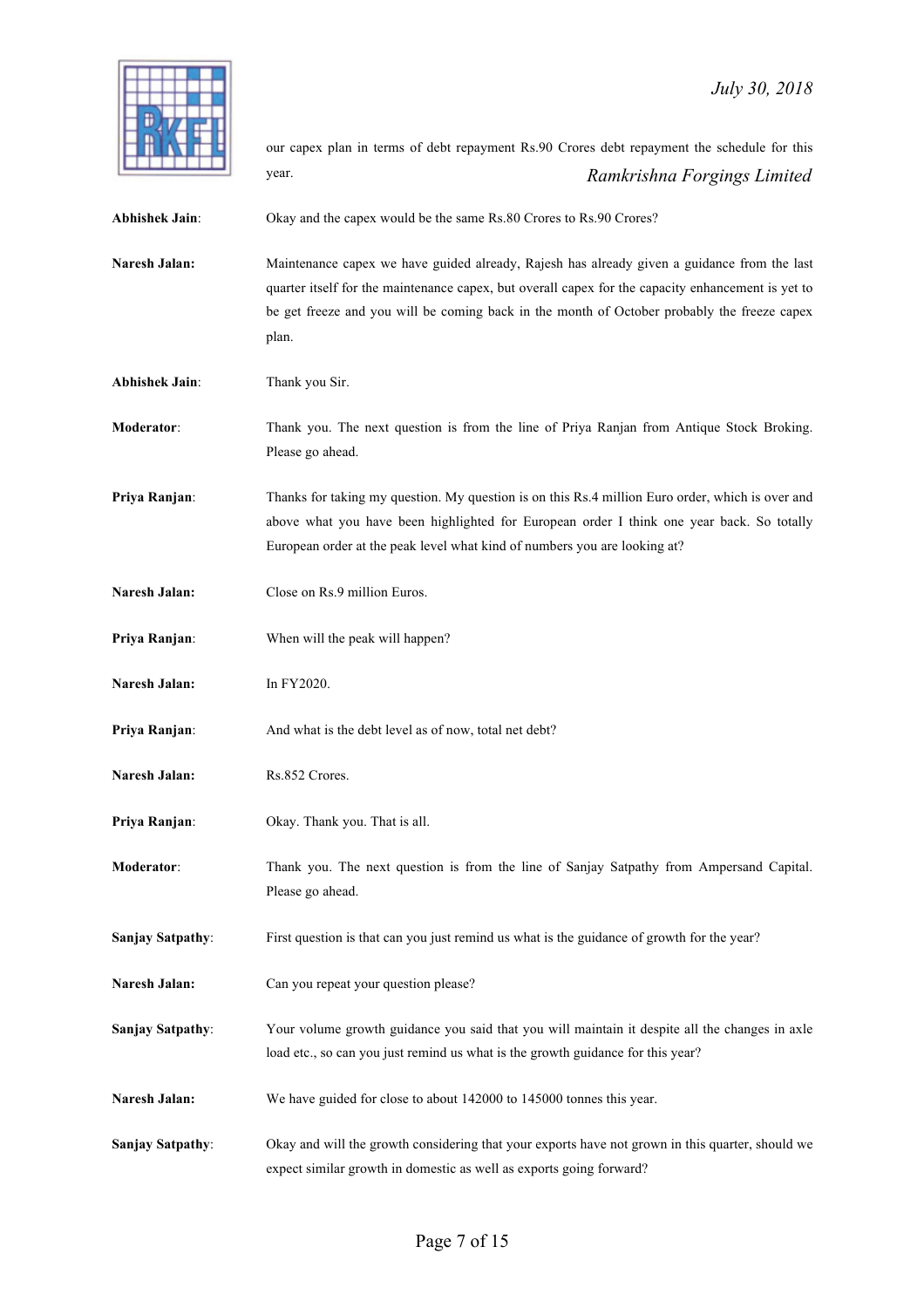

last quarter because of annual maintenance whatever we*dments hadi* Foregi*ng s<sup>in</sup>ventoried* Like I have explained the last question also that the growth, which has not happened in, export in Going forward in the next three quarters, we will be able to catch the numbers.

- **Sanjay Satpathy:** Does this mean that considering that there will be lot of your factories, we are seeing a lot of production loss may happen in the domestic market due to these regulatory changes, so you will be able focus more on exports? Is that how you will look at it?
- **Naresh Jalan:** No we do not want to visualize any disruption because of regulatory changes, so we continue to be very bullish both on domestic as well on the export market.
- **Sanjay Satpathy:** Sir you mentioned that your net debt has gone up from some Rs.720 odd Crores at the end of March to Rs.815 Crores?

**Rajesh Mundhra:** Rs.823 Crores.

- Sanjay Satpathy: Rs.823 Crores to Rs.852 Crores?
- **Rajesh Mundhra:** Yes.
- **Sanjay Satpathy:** Okay and in the opening remarks itself you mentioned there is some capex, which will be ready by October? I could not really get that?
- Naresh Jalan: What we want to say that in terms of capacity addition, we will be having our capex plan freeze by mid October and the capex will be funded 40% by internal accruals and the balance 60% will be by debt. We will come out with the exact numbers in the month of October.
- **Sanjay Satpathy:** Sir while you have improved your EBITDA margin in this quarter as well as the gross margins has also improved substantially. We saw a lot of changes in terms of your power costs going up and some other expenses going up is that some amount of technicality or accounting issues here or it just that is how the business is changing?
- Naresh Jalan: Now the business is changing. There is no accounting issues or changes in the accounts, which have been made.
- **Sanjay Satpathy:** The last thing I just wanted to understand that you have been in the past talking about increasing your machining and machining as a percentage of sales and lot of those capexes, which were going on in this regard had they already come on stream and is that the reason why you are margins have improved?
- **Rajesh Mundhra:** Yes. Most of the capacities in terms of machining have already been factored in and I think by this month when we speak as such in the month of August almost entire capex will be completed.
- **Sanjay Satpathy:** The benefit will come probably by Q3?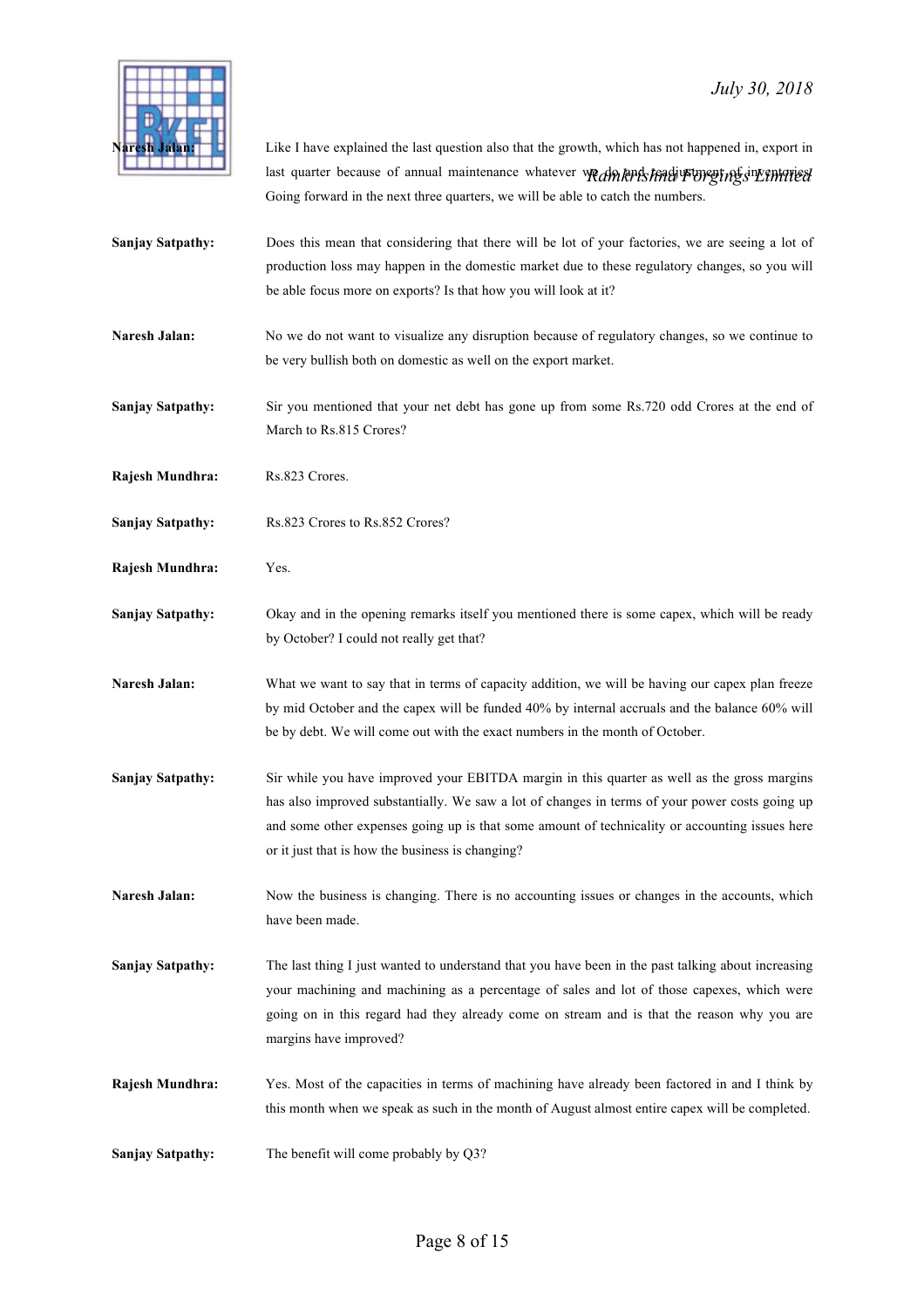

margin improvement and we continue to ride the upper tra**jectivik**ris*hna Forgings Limited* I think if Rajesh has already clarified in the opening statement itself, we have achieved a 400 plus

- **Sanjay Satpathy:** Thanks a lot and you have not given this space production number for this quarter? Is that something, which you will discontinue giving?
- **Naresh Jalan:** We are giving production as a whole. We do not want to isolate it because it was initial plant we were giving that at that period of time and now because all the plants have been capitalized and the entire things production as a mix of basket we are giving the entire production.
- **Sanjay Satpathy:** How much utilization by any chance you can share with us the plan?
- **Naresh Jalan:** Overall utilization has been close to 82%.
- **Sanjay Satpathy:** Thanks a lot Sir.
- **Moderator:** Thank you. The next question is from the line of Abhijit Dey from BNP Paribas Mutual Fund. Please go ahead.
- **Abhijit Dey:** Good evening Sir and congratulations on a good set of numbers. Just one question from my side Sir while you have not freeze the capex, but will it be a mix of both raw forging as well as machining capacity?
- **Naresh Jalan:** Abhijeet, like Rajesh has clarified in the opening statement we are looking at addition getting into new segments basically that passenger vehicle and light vehicles LV, so we are looking into premix of finished components itself to get into these two segments.
- **Abhijit Dey:** That is it. Thank you.
- **Moderator:** Thank you. The next question is from the line of Varun Arora from Auroville Investments Managers. Please go ahead.
- **Varun Arora:** My question is regarding the interstate cost. I understand there was a rating upgrade by ICRA could you clarify what should like any guidance if you could give on the interest expense? What should one take for the average cost?
- **Rajesh Mundhra:** Well the total interest cost that we had given the annual guidance should be in the range of Rs.75 Crores to Rs.80 Crores for the entire financial year.
- **Varun Arora:** My second question is regarding the export tonnage so you mentioned part of the season why the export tonnage growth was lower was because of the maintenance, but other than that basically any other factor if you could point out basically and our machining capex got completed in the middle of quarter, so is that also the reason why the growth was stronger in domestic markets and less so in the export market?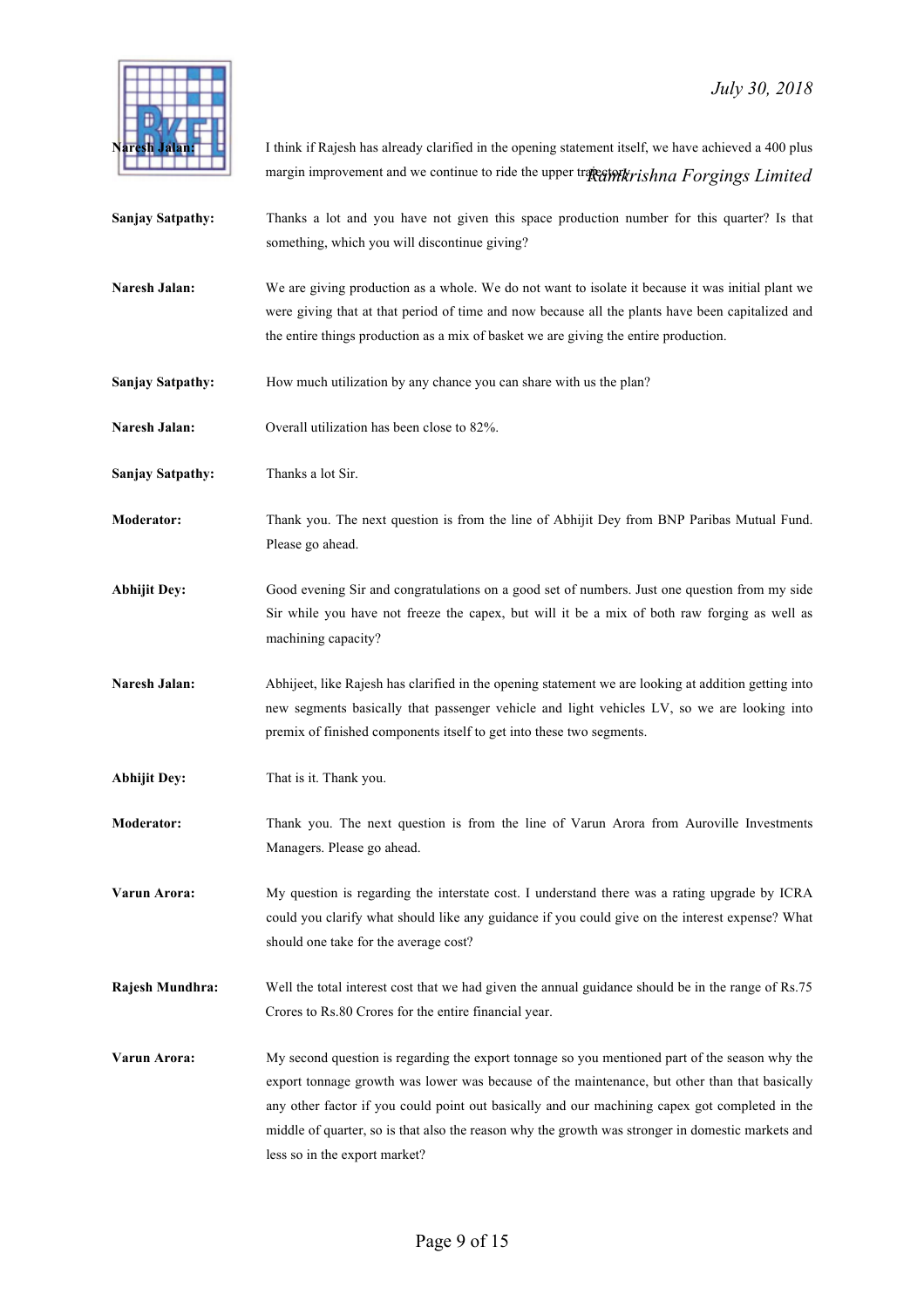

only two factors. One is we had taken an annual mainten**p**erent which happens grags than the No. I think like I have explained in the earlier question, export was stable basically because of the month of April. That is the reason that quantities were lower as well as we readjusted our inventories, which were there in the pipeline meaning that it was in sea as well as with the customer end.

- **Varun Arora:** If I can throw another question if you could give some basic quantitative guidance on the working capital and what are the steps you are taking in terms of closing the working capital in cash flow generation?
- **Rajesh Mundhra:** Well, regarding that improvement the working capital and the cash flow generation what steps we are taking is that we are trying to discount the export receivables as well as the domestic receivables on the recourse basis. That will help us to improve our cash flows and that will also help us to lighten our debt from the balance sheet.
- **Varun Arora:** Any numbers you could give like internal targets you might have like in terms of how much you want to reduce the working capital days?
- Lalit Khetan: It will be very difficult to quantify that because the numbers are dynamic, but our constant endeavour is that to optimize the working capital requirement by the way of various things.
- **Varun Arora:** Thank you.
- **Moderator:** Thank you. The next question is from the line of Arjun Khanna from Kotak Mutual Fund. Please go ahead.
- **Arjun Khanna:** Thank you for taking my question. My first question is in terms of the oil and gas business we had earlier talked of entering the space any sense of what kind of turnover we could generate in FY2019 and FY2020 from the same?
- Naresh Jalan: FY2019 we are looking at close to around \$6 million to \$7 million business from oil and gas. FY2020 we are yet to figure out because there are a couple of new customers, which we are targeting, so I think with the current order book \$7 million to \$8 million we have confirmed order and beyond that I think we are yet to hear from the customers.
- **Arjun Khanna:** Sir just to understand this the \$6 million to \$7 million, you believe will be recurring order yearon-year?
- **Naresh Jalan:** Yes it is a recurring order.
- **Arjun Khanna:** We wound not have seen much of that much in the first quarter?
- Naresh Jalan: I think first quarter we should have had close to around \$1 million order from oil and gas.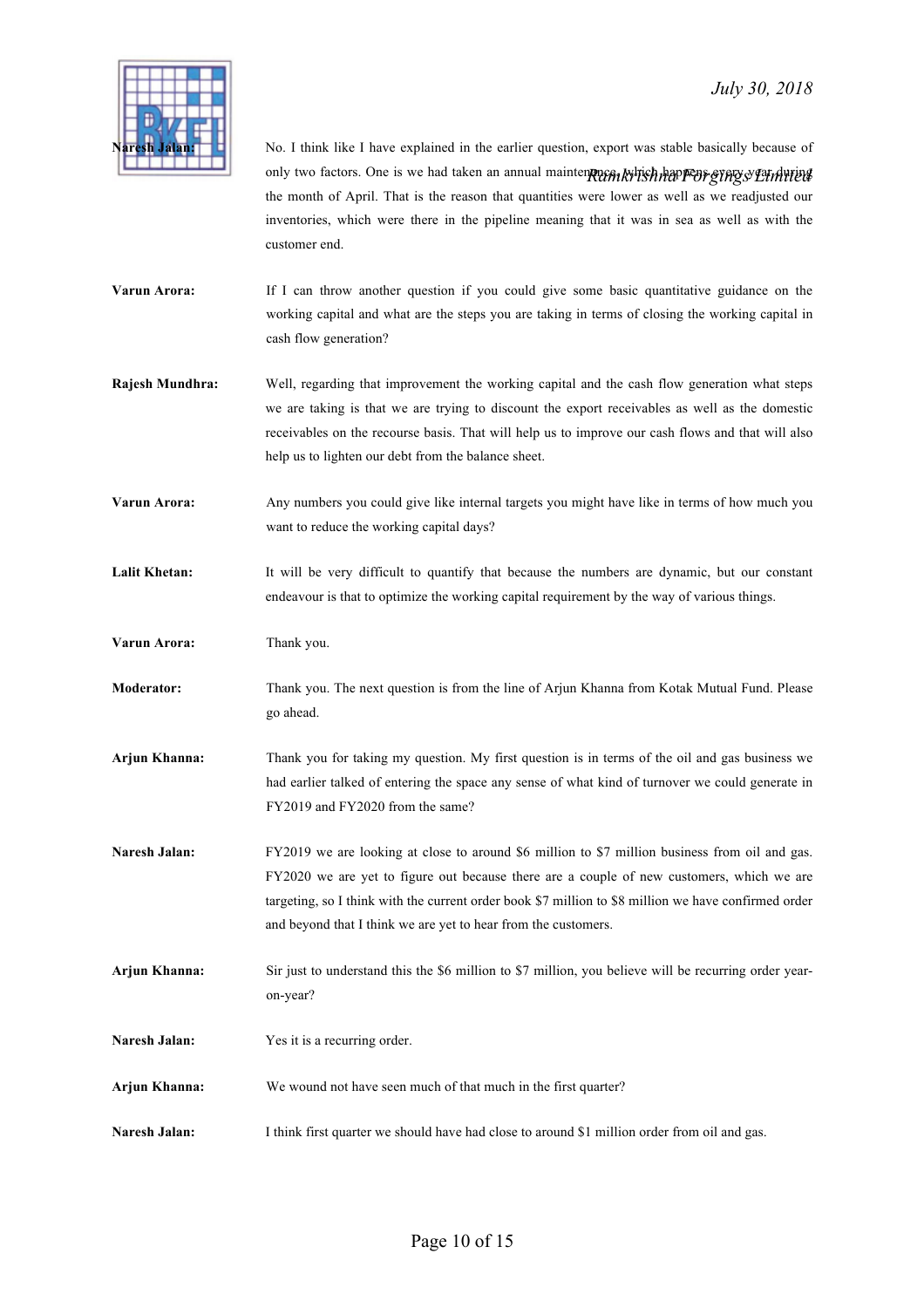

install the new setup in terms of exports what percentage **Rendle tonnage be energy in machine definited** Thank you. Secondly in terms of our machining, which you did mention that we should be fully

- Naresh Jalan: I think most of our exports are in **(audio break) 28.43** products. I do not think we export anything in non-machine condition.
- **Arjun Khanna:** Is there a scope of that increasing going forward?
- **Naresh Jalan:** We are already supplying machine components, so I do not think there is any scope of increase of machine components, but in terms of overall basket of exports yes we are looking at a lot of opportunities in Europe like in our presentation also we have said we are hopeful that from this quarter onwards exports revenue from Europe in substantial numbers will start showing up.
- **Arjun Khanna:** Lastly while you do want to talk of the utilization of our bigger press line just in terms of realizations, which you mentioned that we are close you see it stable at these levels, but as our latest press line keeps increasing in terms of utilization should not realizations continue to move upwards?
- **Naresh Jalan:** Already in the opening statements also we have said that we are extremely bullish with the current utilization and order book what we have that we will continue to be on the upside cycle of both revenues as well as margins, so obviously realization has to be good to have both of them going forward.
- **Arjun Khanna:** I may have misunderstood, what you mention was that Rs.4 price hike you have taken care of the raw material aspect is in terms of the press line that unitization will boost realizations going forward?
- **Naresh Jalan:** Yes.
- **Arjun Khanna:** Sure, perfect. Thank you so much.
- **Moderator:** Thank you. The next question is from the line of Sachin Kasera from Lucky Investments. Please go ahead.
- **Sachin Kasera:** Sir, two three questions. When you mentioned that your capacities have gone up because you are able to bring on the press time, so can just guide us post this changes what is the maximum volume we can do from the existing capacity in terms of tonnage?
- **Naresh Jalan:** I think it is extremely difficult to put a tonnage to it because overall tonnage totally depends on the premix of components we have. At the mean level right now we are at the overall capacity level we are looking at close to around 165000 to 170000 tonnes in overall installed capacities, which is concerned.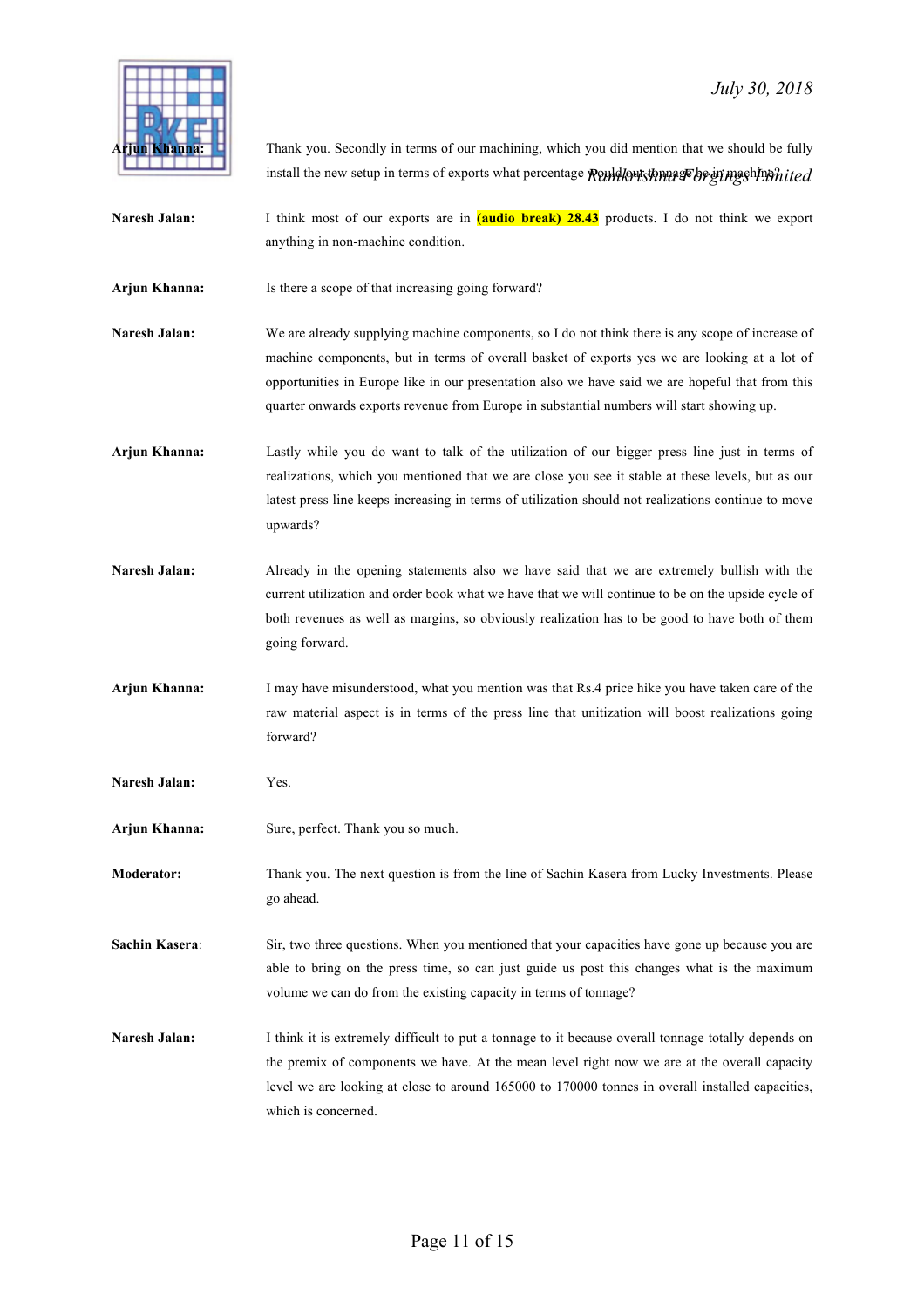

do we see the mix for the full year, you indicated 142000 tonnages for the bilg they s Diville the Sure, secondly Sir, this quarter if I see in terms of the mix obviously domestic has gone up, how mix be more or less same as the first quarter or for the full remaining three quarters of this year?

- **Naresh Jalan:** I think we are looking at close to around 65%:35%, 65% is going to be domestic and 35% is going to be exports.
- **Sachin Kasera:** So in that case if I see the quarterly number that you are reported, the realizations in exports are significantly higher than domestic so does it mean that there could be some further improvement in the gross margins that we report going forward because the realizations is higher?

**Naresh Jalan:** I cannot put a number to it, but we are very confident of achieving higher realization and higher bottomline.

**Sachin Kasera**: Lastly, on the exports is there are two to three year sort of vision or strategy that we want to achieve as in terms of tonnage or in terms of revenue anything if you could guide us?

**Naresh Jalan:** Overall mix what we are looking at is to continue with 60:40 ratio. I think right now this year we have a confident of achieving 65:35 ratio, but overall our plan is in the next two to three years with Euro going to be one of the significant contributors going forward in the second half as well as the entire FY2020 to exports to be 60:40 ratio.

**Sachin Kasera**: And anything in terms of the target on automotive and non-automotive both domestic as well as export is there something that you also want to work on that to derisk?

- Naresh Jalan: No, I do not think we are working right now we say that we are only basically working on towards reducing our dependency on commercial vehicle and with the new capex plan, which we are emphasizing our thrust area is to increase our content per vehicle in the existing setup as well as we are targeting aggressively on the passenger vehicle and light vehicle sector.
- **Sachin Kasera:** So, what is the current concentration on CV and how much would you like to bring it down over the next two to three years?

**Naresh Jalan:** I think our entire concentration on automobile. Our 95% concentration is as of today is commercial vehicle. Our thrust is to bring down the 75% to 70% in the next two years.

**Sachin Kasera**: Just last question, you did indicate that for the new capex you have not fully freeze the plans yet, but if you could just tell us a thought process that would you also look in terms of an equity dilution to fund that or as of now we are pretty clear that that is something we will not look at?

**Naresh Jalan:** I think Sachin to very clear we are now out of both kinds of funding that is debt as well equity. I think company is creating enough cash going forward and we would like to stick with internal accrual utilization to fund our capex plans.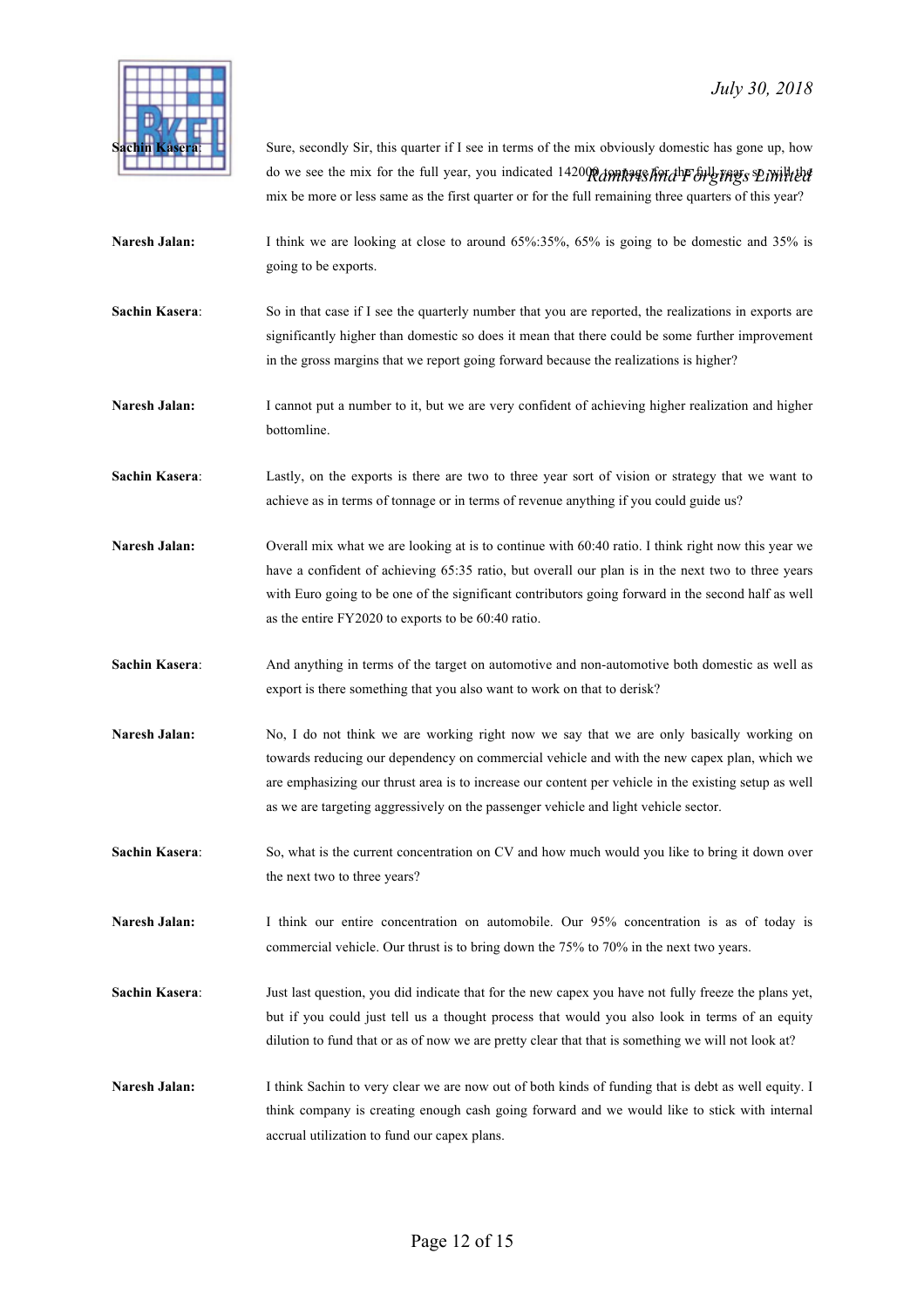

 *Ramkrishna Forgings Limited* So, which means that whenever this capex gets completed the net debt should not go up significantly from here? **Naresh Jalan:** Yes, overall debt plus, minus 5% will be within that range and we will fund our project with internal accruals. **Sachin Kasera:** So basically 850 Crores is the net debt, so we should not see going beyond 925 Crores next one to two years despite the capex. Naresh Jalan: Plus, minus 5%, 852 Crores is our current debt plus minus 5%, we will be within that range of our total debt and all our capex plan will be funded through internal accruals that is what we have said in the initial statement also that 40% of our project capex is going to be funded through internal accruals as you know that we have two years repayment of close to around 200 Crores so I think that will be enough to pay the debt and that similar kind of debt will come into the books to fund our capex plans. Sachin Kasera: Superb Sir. Congratulations and all the best. **Moderator:** Thank you. The next question is from the line of Bhavik Patel from Active Alpha. Please go ahead. **Bhavik Patel:** Sir, just wanted to check, since we have a net debt of 852 Crores in June quarter and last year we had 752 Crores, so. **Naresh Jalan:** 852 Crores we had in the March. **Bhavik Patel:** In March we had 752 right? **Naresh Jalan:** 823 Crores. **Bhavik Patel:** Because your financials say that we have long-term borrowings of 386 Crores and short-term borrowings of 366 Crores, which is somewhere near 750 Crores, so just wanted to confirm? Naresh Jalan: I think 823 Crores the net debt, which was there closing of March 2018 and as of today we have 850 Crores. **Bhavik Patel:** That is it. **Moderator:** Thank you. The next question is from the line of Bharat Gianani from Sharekhan. Please go ahead. **Bharat Gianani**: Thank you for the opportunity once again Sir. You have highlighted that you would look to reduce your dependence on the commercial vehicle space and for that you are targeting the LCV

and the percentage of vehicle space so that the capex would freeze in October, so just wanted to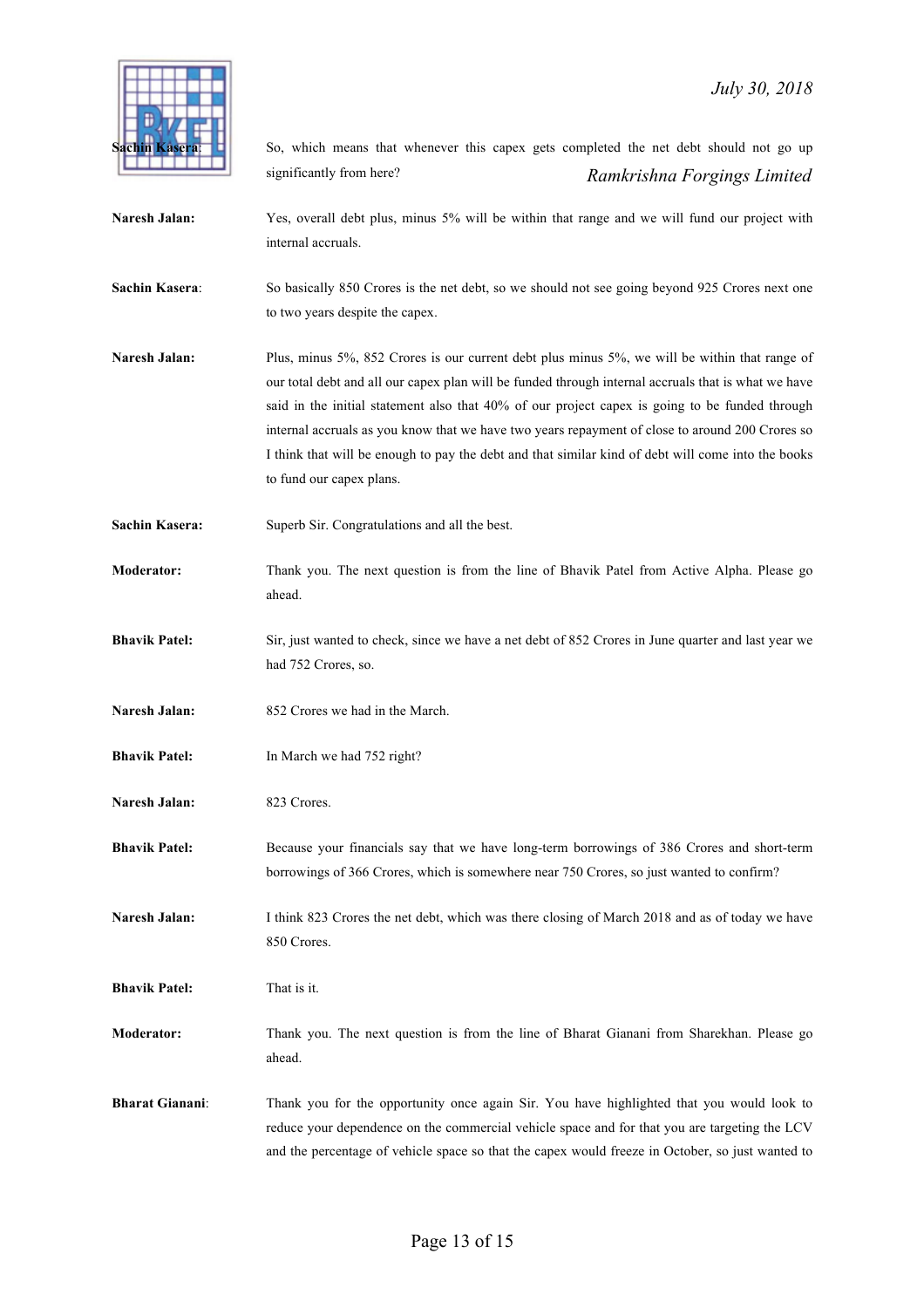*Ramkrishna Forgings Limited* know that mostly it would be inorganic route that you are coming enter the new segment or how it will be like?

**Naresh Jalan:** It will organic.

**Bharat Gianani**: So for that basically the existing customers will be the key clients and in that case if that is right then what would be the lead time that would be required for testing the product and finally the production if it gets started?

Naresh Jalan: I think it is too early for us to say anything on that right now. We have not yet freeze our capex plan. What I have said that our thrust area is going to be passenger vehicles and LCV segment. We have no customers as of today in passenger vehicle and LCV segment, so it will be new customer addition. We have already spoken to larger number of customers both in domestic as well as in export segment and we have got lot of encouragement in terms of going ahead with this capex plan, so we are yet to finalize our capex as well as get customer comfort when we have both things together lined up. I think we have already given a date of close to on a mid of October will be ready with both of them. We will inform our investors also and as well as we will get board approvals in place before and start the project implementation. In terms of time lines, we are targeting December 2019 to have our Greenfield project ready up.

**Bharat Gianani:** Sir, thanks and all the best.

**Moderator**: Thank you. The next question is from the line of Sanjay Satpathy from Ampersand Capital. Please go ahead.

- **Sanjay Satpathy:** Sir, just wanted to clarify this, you said that you will be paying 200 Crores debt and then again you will be bringing that much debt to fund the capex just wanted to reconfirm are you really going to increase your net debt or your net debt overall will remain where it is?
- **Naresh Jalan:** I think I have clarified again that our net debt situation will be remaining plus minus 5% at this level including the funding of the new capex plan.

**Sanjay Satpathy**: Understood and so essentially you will be able to maintain your net debt to equity ratio at about one or less that one?

Naresh Jalan: I think as of today our net debt to equity is 1.06.

**Sanjay Satpathy**: Thanks a lot Sir.

**Moderator:** Thank you. The next question is from the line of KD Mishra an Individual Investor. Please go ahead.

**KD Mishra**: Congratulation Sir on a good number. I just wanted to ask an accounting question. Last year you did QIP of 200 Crores I was not able to figure out because you have not done any capex allocation yet, so where is that amount in the balance sheet asset side actually?